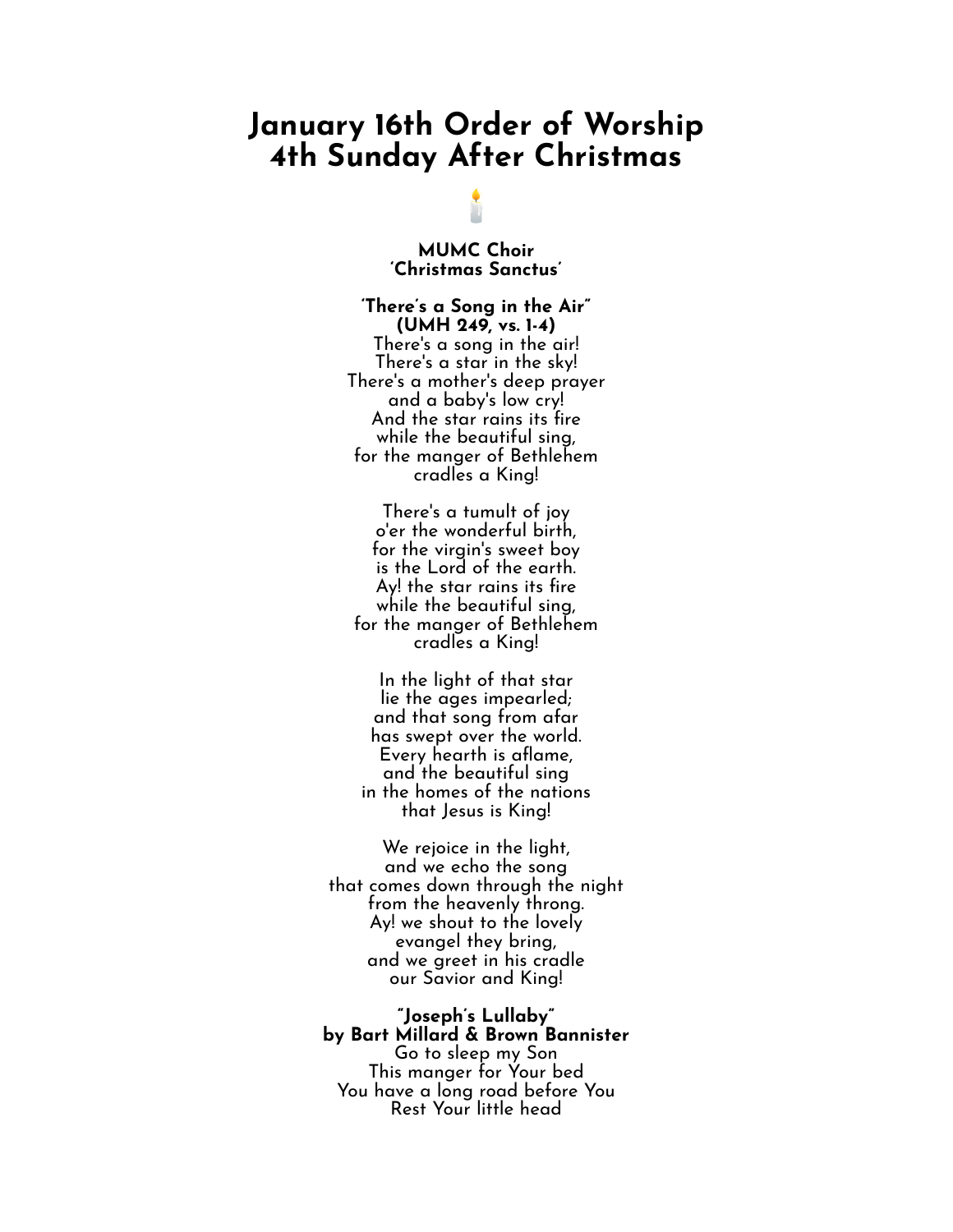Can You feel the weight of Your glory? Do You understand the price? Or does the Father guard Your heart for now So You can sleep tonight?

Go to sleep my Son Go and chase Your dreams This world can wait for one more moment Go and sleep in peace

I believe the glory of Heaven Is lying in my arms tonight But Lord, I ask that He for just this moment Simply be my child

> Go to sleep my Son Baby, close Your eyes Soon enough You'll save the day But for now, dear Child of mine Oh, my Jesus Sleep tight

**"Watchman, Tell Us of the Night"** *Aberystwyth/Mendelssohn* **Thomas Keesecker**

#### **Welcome and Announcements**

## **Call To Worship**

Leader: Gathered here, we listen for God. **People: God's angels are all around us.**

Leader: Gathered here, we look for signs of God's presence. **People: God's presence is with us now.**

Leader: Gathered here, we celebrate the birth of Christ. **People: God comes in the gift of a child.**

> **"Thank You Lord" by Chris Tomlin** Thank You Lord for the small things Like me and her on the porch swing For summer nights and fireflies And the sound of my old six string

Blessings, on blessings, on blessings, on blessings If I still got breath in these lungs And that's all I need to get down on my knees And be thankful for all that He's done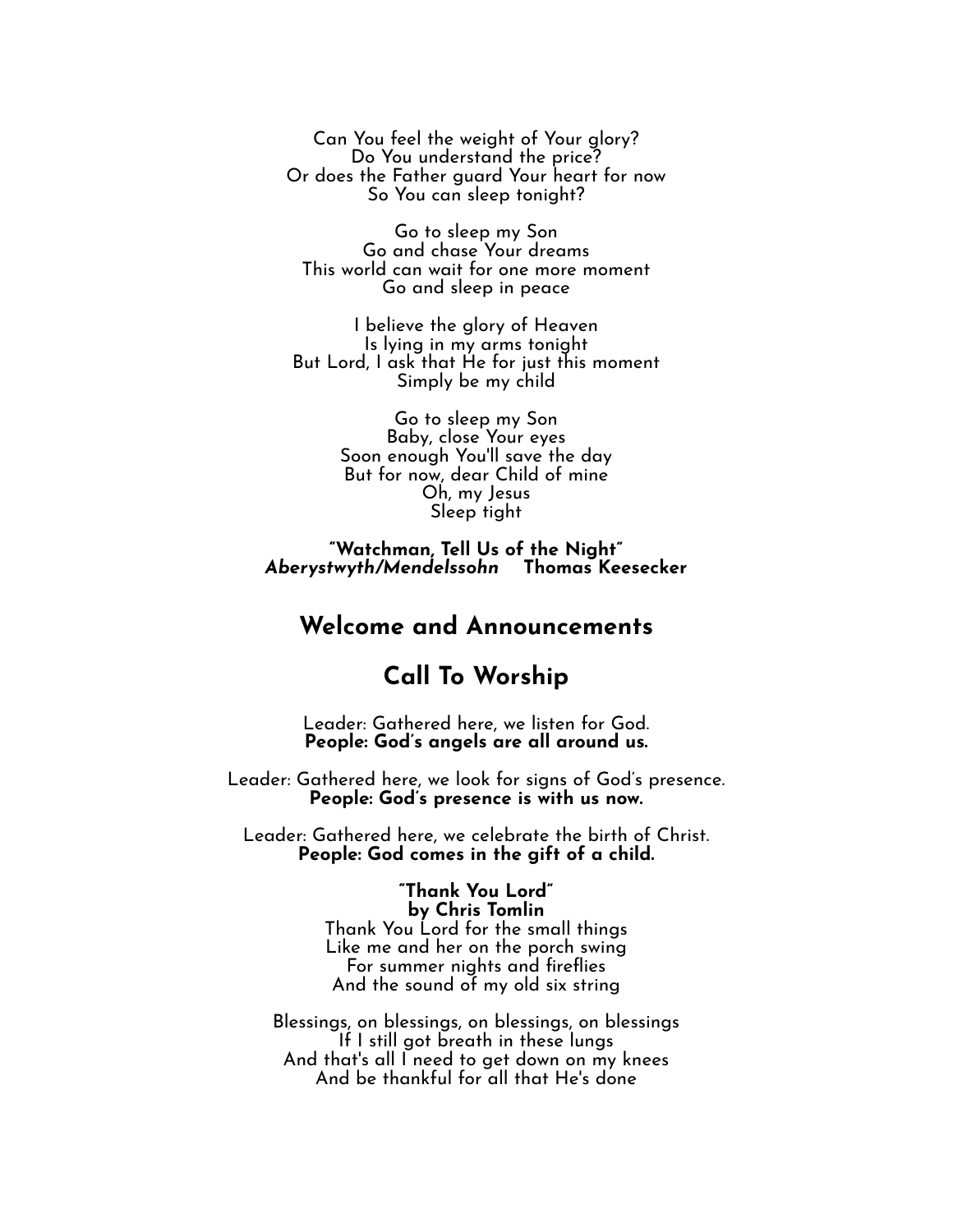For my mama, for my friends For Your love that never ends For the songs that make us dance On this ol' dirt floor For my babies, for my girl For the way they changed my world Waking up today Yeah, I just gotta say Thank You Lord Yeah, I just wanna say Thank You Lord (oh, now)

Thank You Lord for the hard times For lighting the way in the dark times For pulling me in, forgiving again The times that I took it too far, I

Gotta thank You for keeping me humble For picking me up when I stumble And although I change, You stay the same And I don't say thank You enough

For my mama, for my friends For Your love that never ends For the songs that make us dance On this ol' dirt floor For my babies, for my girl For the way they changed my world (changed my world) Waking up today Yeah, I just gotta say Thank You Lord I just wanna say Thank You Lord (oh yeah)

Praise up Eyes closed One thing I know I just wanna thank You Lord, thank You Lord (thank You Lord)

> Praise up Eyes closed One thing I know I just wanna thank You Lord, thank You Lord

For my mama, for my friends For Your love that never ends For the songs that make us dance On this ol' dirt floor For my babies, for my girl For the way they changed my world Waking up today Yeah, I just gotta say thank You Lord (Praise up Eyes closed) Just wanna say thank You Lord (one thing I know)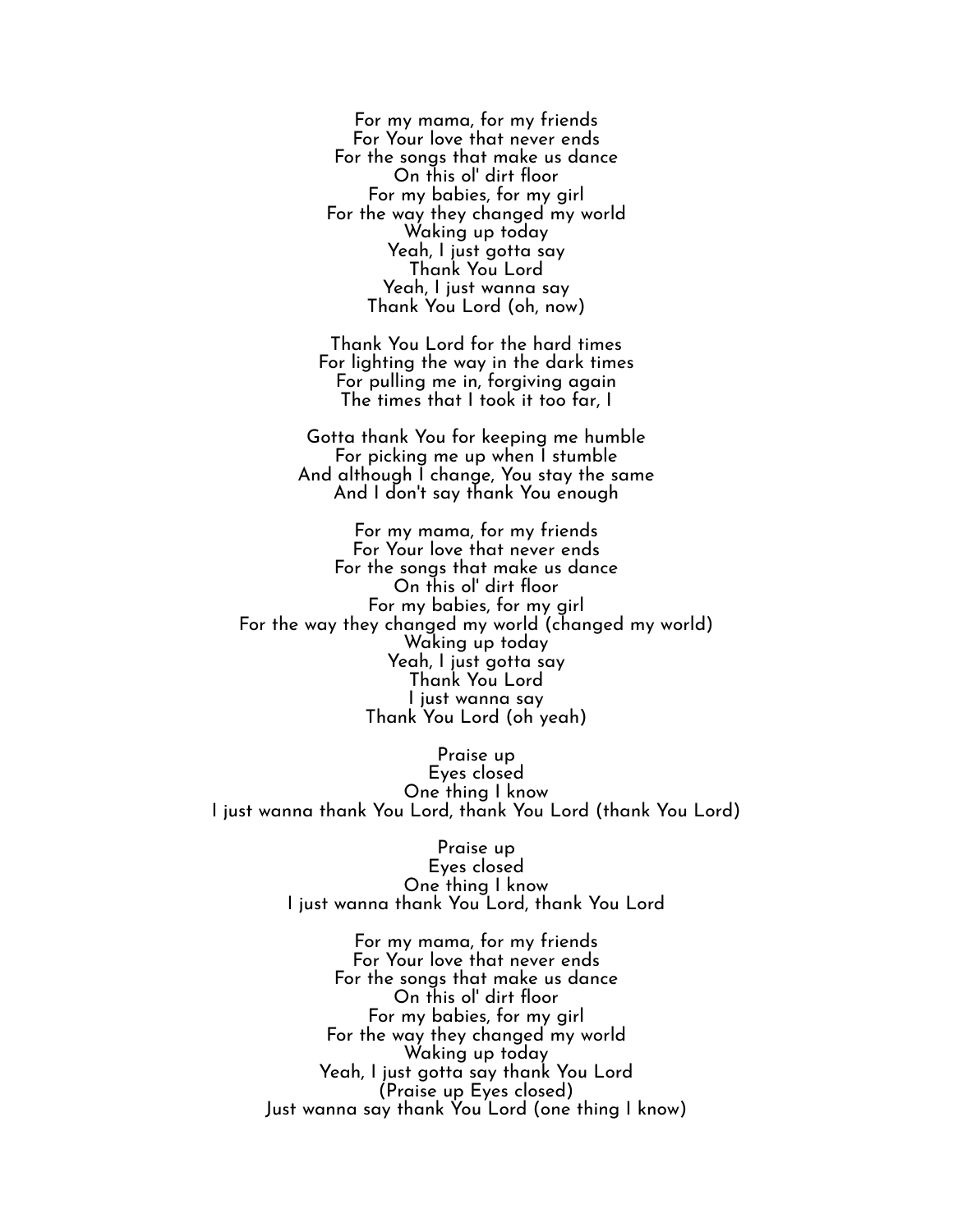Praise up Eyes closed One thing I know I just wanna thank You Lord

#### **Message Bag**

**"What Songs Were Sung" J.J. Niles** Jordan Gilbert

### **Matthew 2:13-23**

### **The Magi -Difficulties-**

#### **Prayer Response:**

"Lord in Your mercy, we lift these prayers up to you"

#### **The Lord's Prayer**

Our Father, who art in Heaven, hallowed be Thy name. Thy Kingdom come, Thy will be done, on Earth as it is in heaven. Give us this day our daily bread, and forgive us our trespasses, As we forgive those who trespass against us. And lead us not into temptation but deliver us from evil. For Thine is the kingdom and the power and the glory forever. Amen.

#### **"Gratitude" by Nichole Nordeman**

Send some rain, would You send some rain? 'Cause the earth is dry and needs to drink again And the sun is high and we are sinking in the shade

Would You send a cloud, thunder long and loud? Let the sky grow black and send some mercy down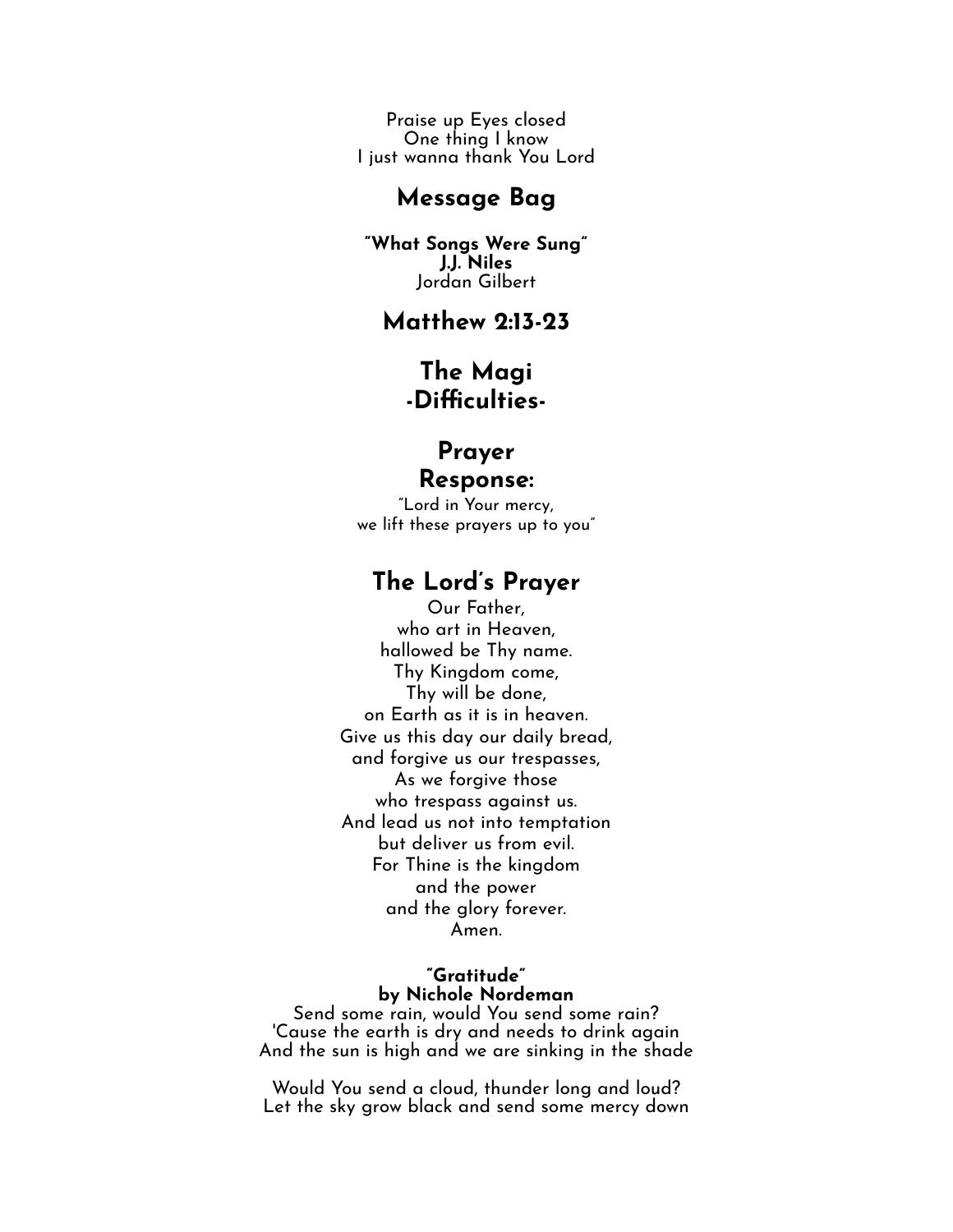Surely You can see that we are thirsty and afraid

But maybe not, not today Maybe You'll provide in other ways And if that's the case ...

We'll give thanks to You with gratitude For lessons learned in how to thirst for You How to bless the very sun that warms our face If You never send us rain

Daily bread, give us daily bread Bless our bodies, keep our children fed Fill our cups, then fill them up again tonight

Wrap us up and warm us through Tucked away beneath our sturdy roofs Let us slumber safe from danger's view this time

> Or maybe not, not today Maybe You'll provide in other ways And if that's the case ...

We'll give thanks to You with gratitude A lesson learned to hunger after You That a starry sky offers a better view If no roof is overhead And if we never taste that bread

#### **Offering -Goodness Now Pantry-**

**"Joy to the World" (UMH 246, vs. 1-4)** Joy to the world, the Lord is come! Let earth receive her King; let every heart prepare Him room, and heaven and nature sing, and heaven and nature sing, and heaven and nature sing.

Joy to the world, the Savior reigns! Let all their songs employ; while fields and floods, rocks, hills, and plains repeat the sounding joy, repeat the sounding joy, repeat the sounding joy.

> No more let sins and sorrows grow, nor thorns infest the ground;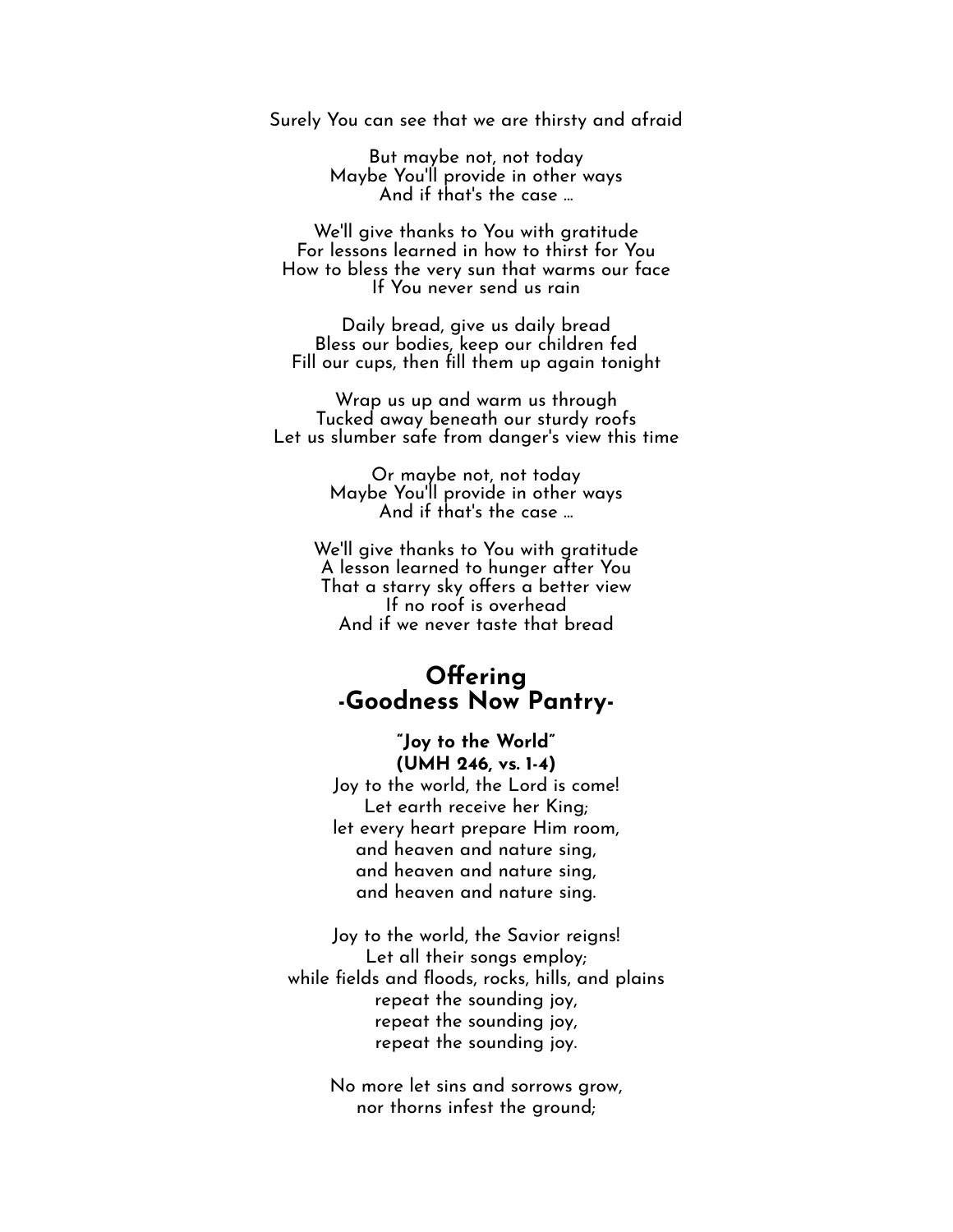he comes to make his blessings flow far as the curse is found, far as the curse is found, far as the curse is found.

He rules the world with truth and grace, and makes the nations prove the glories of His righteousness, and wonders of Hs love, and wonders of His love, and wonders of His love.

### **Closing Words**

#### **"Come Forth" by Cain**

He is a grave robber, He's a wave walker There ain't nothing that He can't do He's a storm stopper, He's a death mocker Now He's giving that power to you So come forth

> Dead man, open your eyes The Lord ain't finished with you Wake up, you sleeper Watch what He can do Dead man, open your eyes Jesus is calling you

Oh, with a cross they killed Him But the Spirit filled Him The gates of hell flung open wide Now that same Spirit, it lives within us Step into the power of Christ

Dead man, open your eyes The Lord ain't finished with you Wake up, you sleeper Watch what He can do

Dead man, open your eyes Jesus is calling you I hear Him, I hear Him I hear Him calling I hear Him, I hear Him I hear Him calling I hear Him, I hear Him I hear Him calling Step into the power of Christ